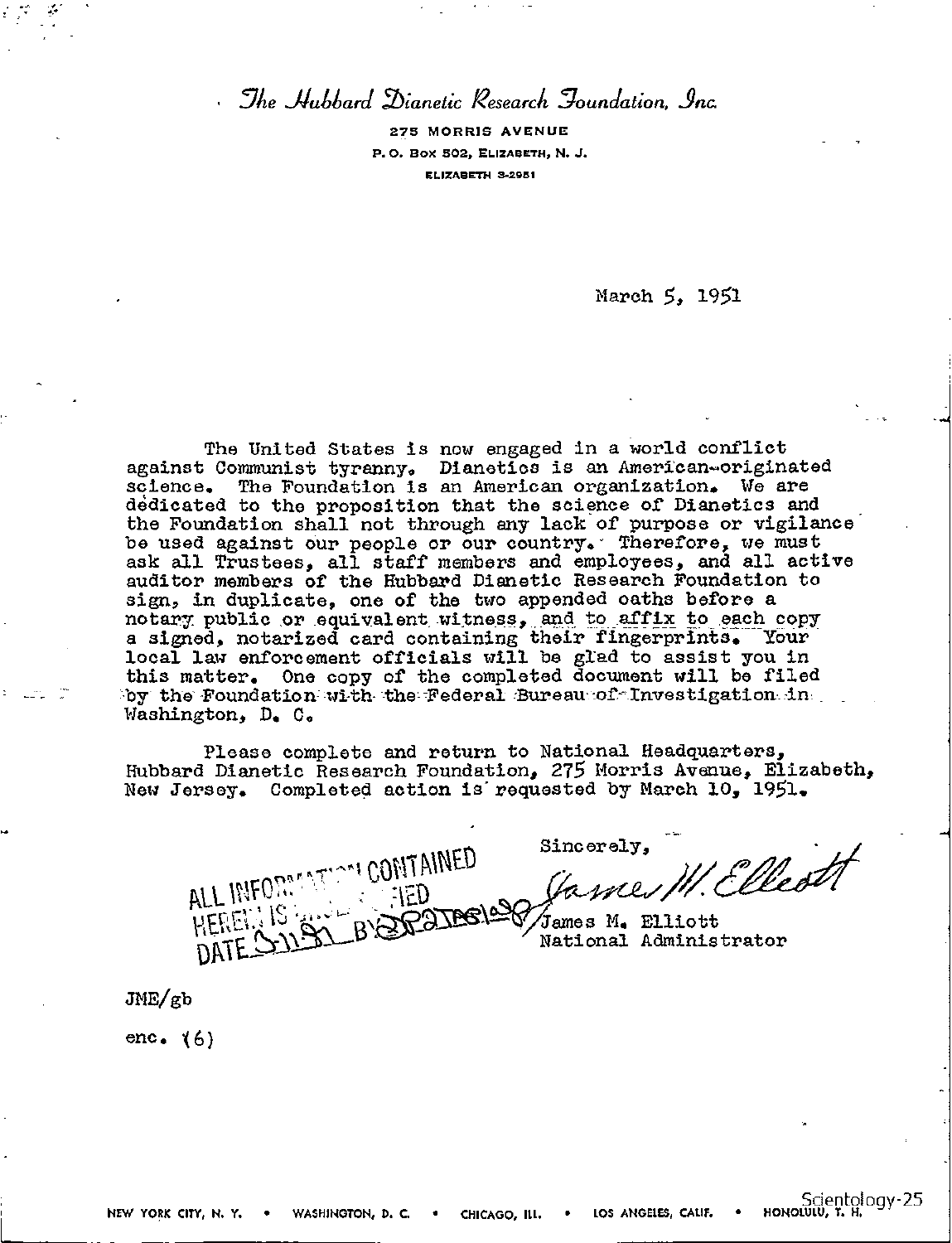やくしょうこう  $\overline{\phantom{a}}$ ŠС  $340.$  $\mathcal{L}^{\text{reg}}(t)$ l. ï  $\mathbf{1}=\mathbf{2}$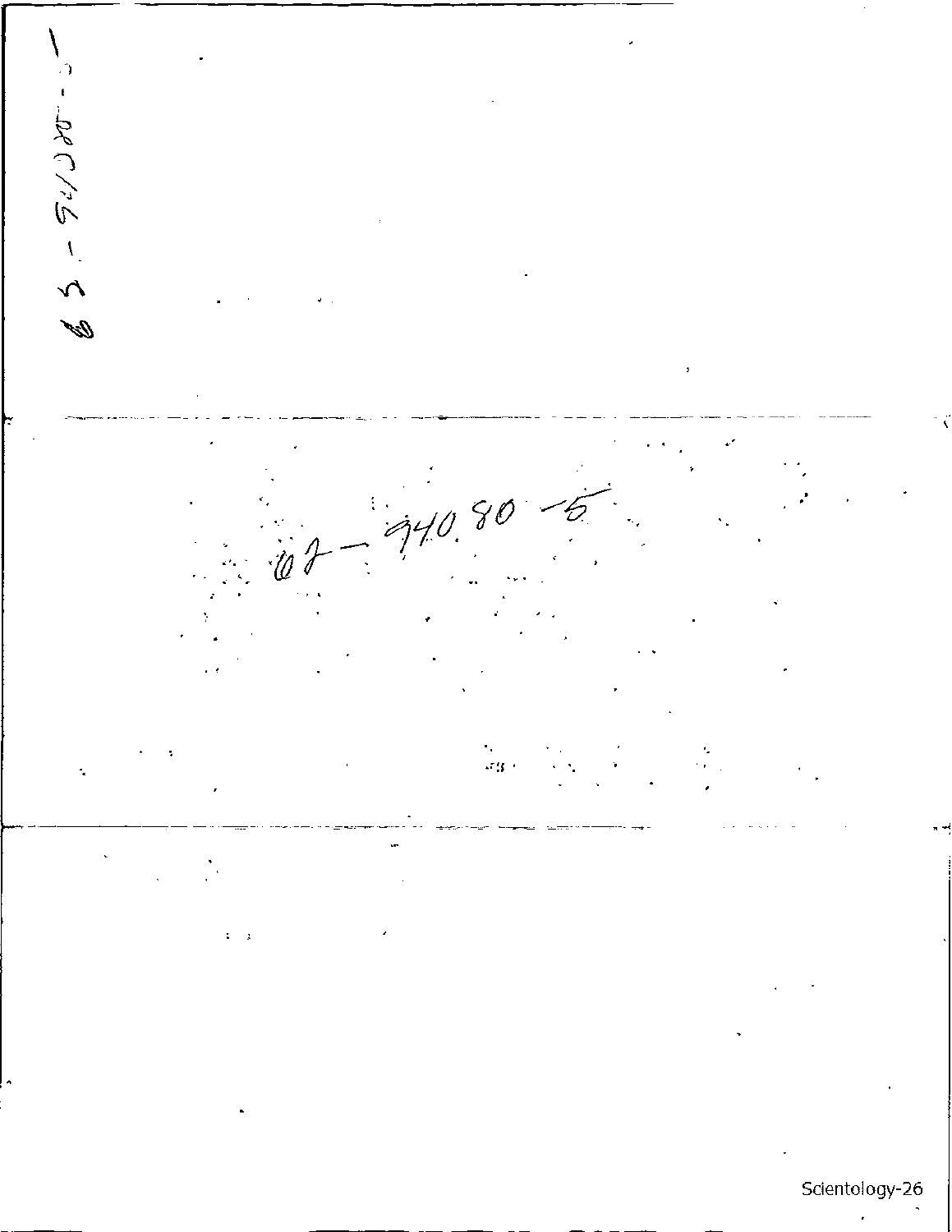| No.            |                      |            | Address                                                     |    |           |                |
|----------------|----------------------|------------|-------------------------------------------------------------|----|-----------|----------------|
| Name           | Please print or type |            |                                                             |    |           |                |
| Rt. thumb      |                      |            | Rt. Forefinger, Rt Middle finger R Ring finger, R Lt finger |    |           |                |
|                |                      |            |                                                             |    |           |                |
|                |                      |            |                                                             |    |           |                |
| L. thumb       | Forefinger<br>L.     |            | L Middle finger L Ring finger                               |    |           | L Lt finger    |
|                |                      |            |                                                             |    |           |                |
|                |                      |            |                                                             |    |           |                |
|                |                      |            |                                                             |    |           |                |
|                |                      |            |                                                             |    |           |                |
|                |                      |            |                                                             |    |           |                |
|                |                      |            |                                                             |    |           |                |
|                |                      | Left thumb | Right thumb.                                                |    |           |                |
|                |                      |            |                                                             |    |           |                |
|                |                      |            |                                                             |    |           |                |
|                |                      |            |                                                             |    |           |                |
| Taken by       |                      |            |                                                             |    |           |                |
| Place ________ |                      | Date       |                                                             | ٠, | Signature | Scientology-27 |